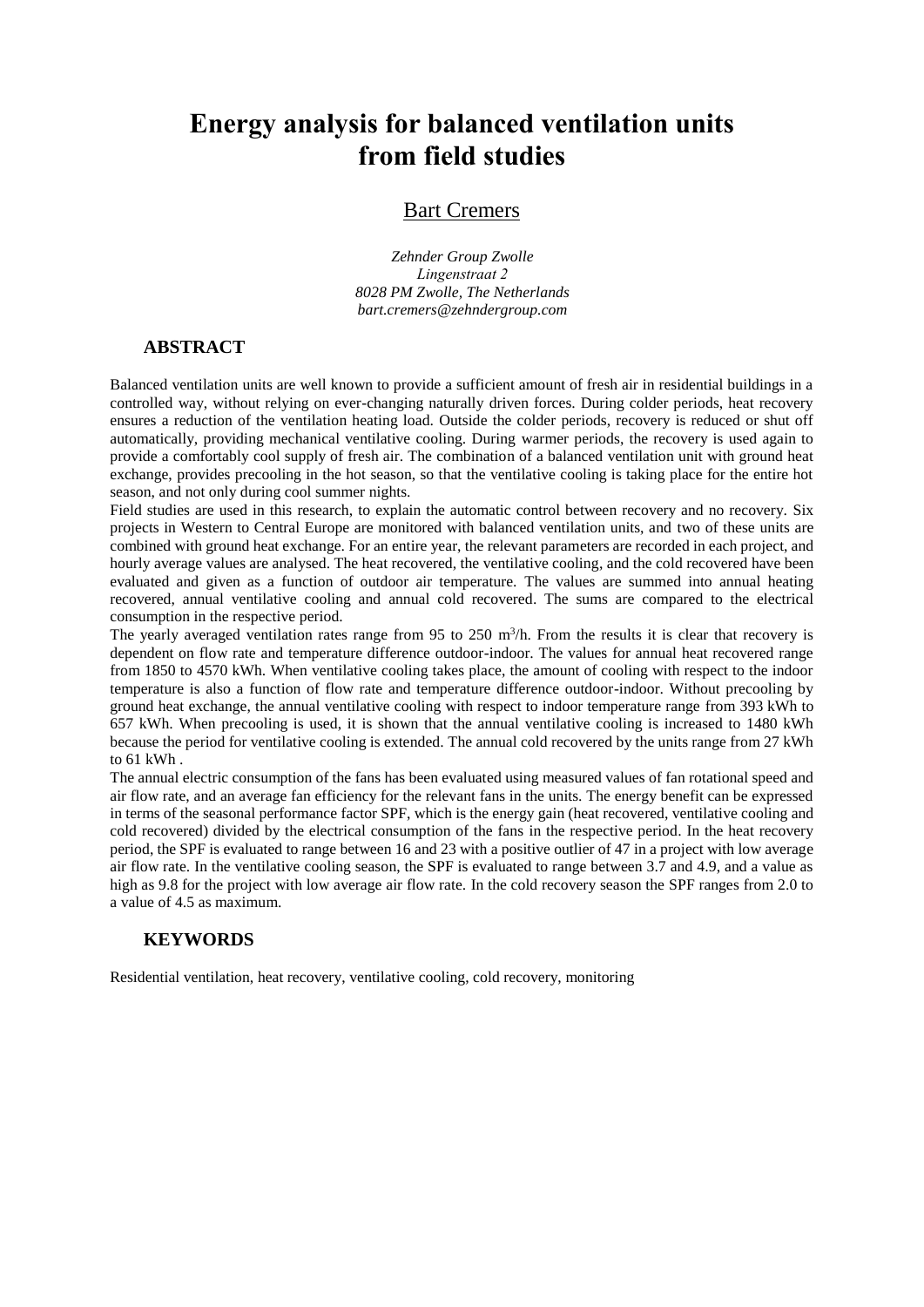# **1 INTRODUCTION**

Balanced ventilation systems are generally known for providing fresh air in dwellings. The focus of laboratory tests is on heat recovery but there are no standardized tests for ventilative cooling. Long term measurements (at least one year) in houses are significantly less reported. The growing use of computers to store huge amounts of data makes it possible to analyse field studies over longer periods. This study aims to evaluate how much heat and cold is recovered annually in real-life circumstances, compared to the electricity consumption of the fans. As opposed to heat and cold recovery, ventilative cooling is often described by natural means, because in favourable conditions (driven by wind and stack effect), the amount of ventilation and cooling can be quite large. The amount of ventilative cooling that mechanical systems bring into dwellings has not been measured often. This study explains with monitored data under which circumstances ventilative cooling is brought into the dwelling, and evaluates the annual amount of ventilative cooling compared to the electrical input.

# **2 MONITORING SET-UP**

Balanced ventilation units are monitored in six field studies, located in The Netherlands (labelled NL01 and "Nulwoning"), Germany (DE01, DE02 and DE03) and Austria (WE01). The ventilation units are similar in construction and in control, although the fans varied in three sizes to accommodate for various maximum flow rates. Three units (NL01, DE02 and DE03) are equipped with a standard heat exchanger and the rest of the units is equipped with an enthalpy exchanger. In two particular units (DE01 and "Nulwoning"), ground heat exchange was used to precondition the incoming fresh air (preheating during colder periods and precooling during warmer periods).



Figure 1: a) Geographical locations of the field studies and b) Photograph of an example ventilation unit (NL01).

From September 2016 until August 2017, various parameters were monitored on a 5-minute interval, an later analysed using the hourly averaged values of the parameter. Temperature is measured using built-in sensors in the supply air (SUP), the extract air (ETA) and the outdoor air (ODA). For the two ventilation installations with ground heat exchange, the outdoor air is measured before it is preconditioned (that is, the true outdoor temperature). The rotational speed of both fans (supply and extract) and the produced flow rates are also monitored. Outdoor temperatures vary from a minimum of -13°C in winter to a maximum of 35°C in summer.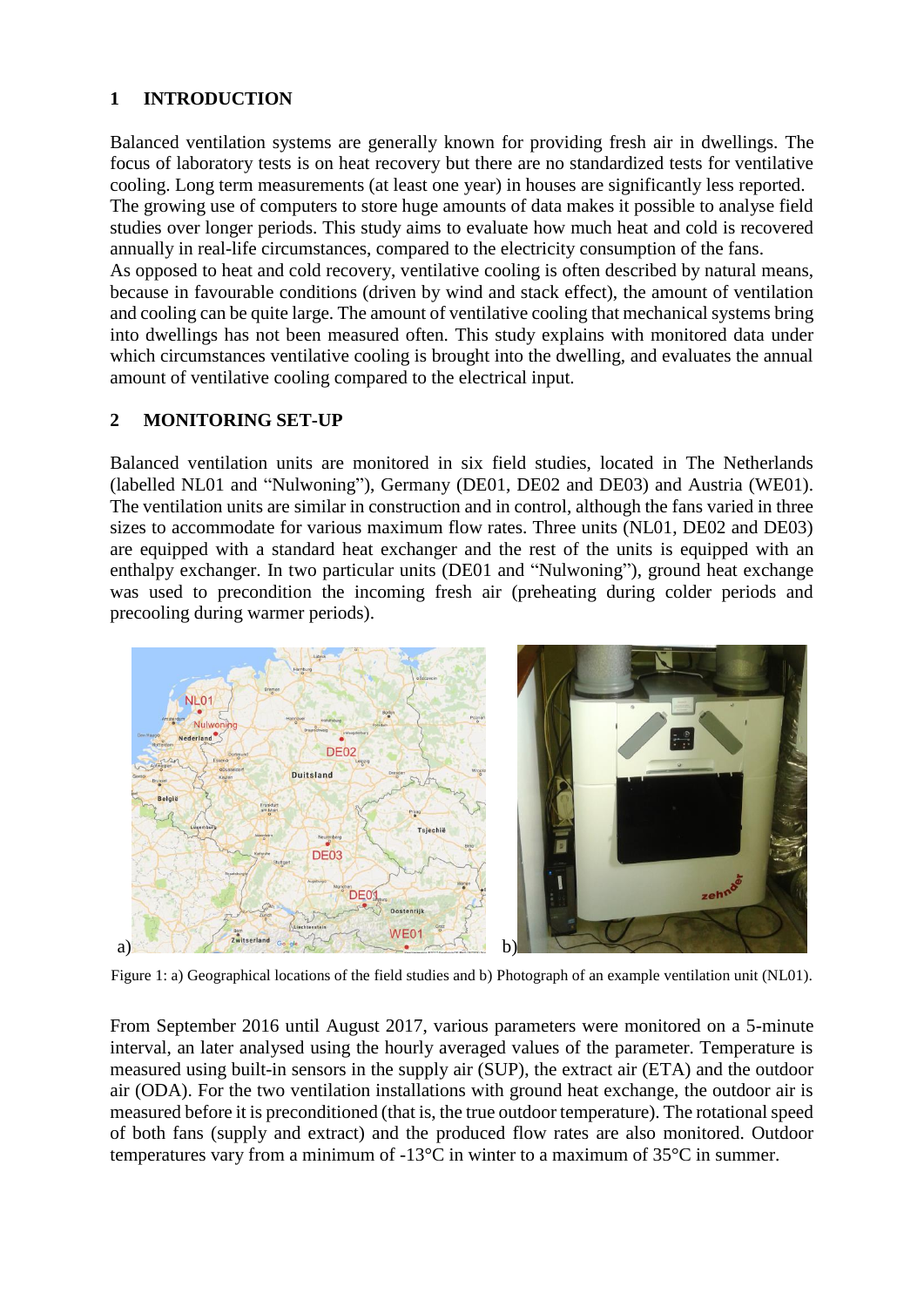## **3 RESULTS AND ANALYSIS**

#### **3.1 Functional description of balanced ventilation unit**

A balanced ventilation unit has the primary goal to provide the dwelling with a sufficient amount of fresh air. During the cold season (hereafter referred to as the heat recovery season), the heat is recovered from the extract air to the supply air providing a comfortably warm supply temperature which is close to the extract temperature.

During the seasons with intermediate temperatures, the heat recovery is automatically reduced or totally switched off by activating a bypass functionality (referred to as ventilative cooling). By doing this, the supply temperature is reduced and therefore comfortably cool. The bypass functionality is only activated when all of the following conditions are true:

- Central heating is inactive in the dwelling [no waste of energy],
- No risk of too cold supply air [no draught and/or condensation on uninsulated supply ducts],
- Outdoor air (possibly precooled) air is colder than extract air [ventilative cooling possible],
- Extract air is warmer than comfortable [ventilative cooling is required].

During the warmer season, when the outdoor air is warmer than the extract air, recovery takes place again, so the supply air is cooled by the extract air leaving the supply air comfortably cool (referred to as cold recovery season).

Figure 2a shows the hourly averaged extract and supply temperatures for the entire year in the field study DE03. During heat recovery season and cold recovery season the supply temperatures are close to the extract temperature and during ventilative cooling the supply temperature is close to the outdoor temperature.

Monitored temperatures for the entire year in a project with ground heat exchange ("Nulwoning") are given in figure 2b. The heat recovery season can also be observed but the preheating of the outdoor air by the ground gives an even higher recovery efficiency resulting in supply temperatures even closer to the extract temperature. When the outdoor temperature is lower than the extract temperature, there is ventilative cooling similar to figure 2a. The difference appears when the fresh air is precooled by the ground, to a level which is below the extract temperature. In this case, the ventilative cooling is extended to the entire summer season, with even lower supply temperatures than without ground heat exchange.



Figure 2: Extract temperature (yellow) and supply temperature (red) as a function of outdoor temperature for field test DE03 (a) and field test "Nulwoning" (b).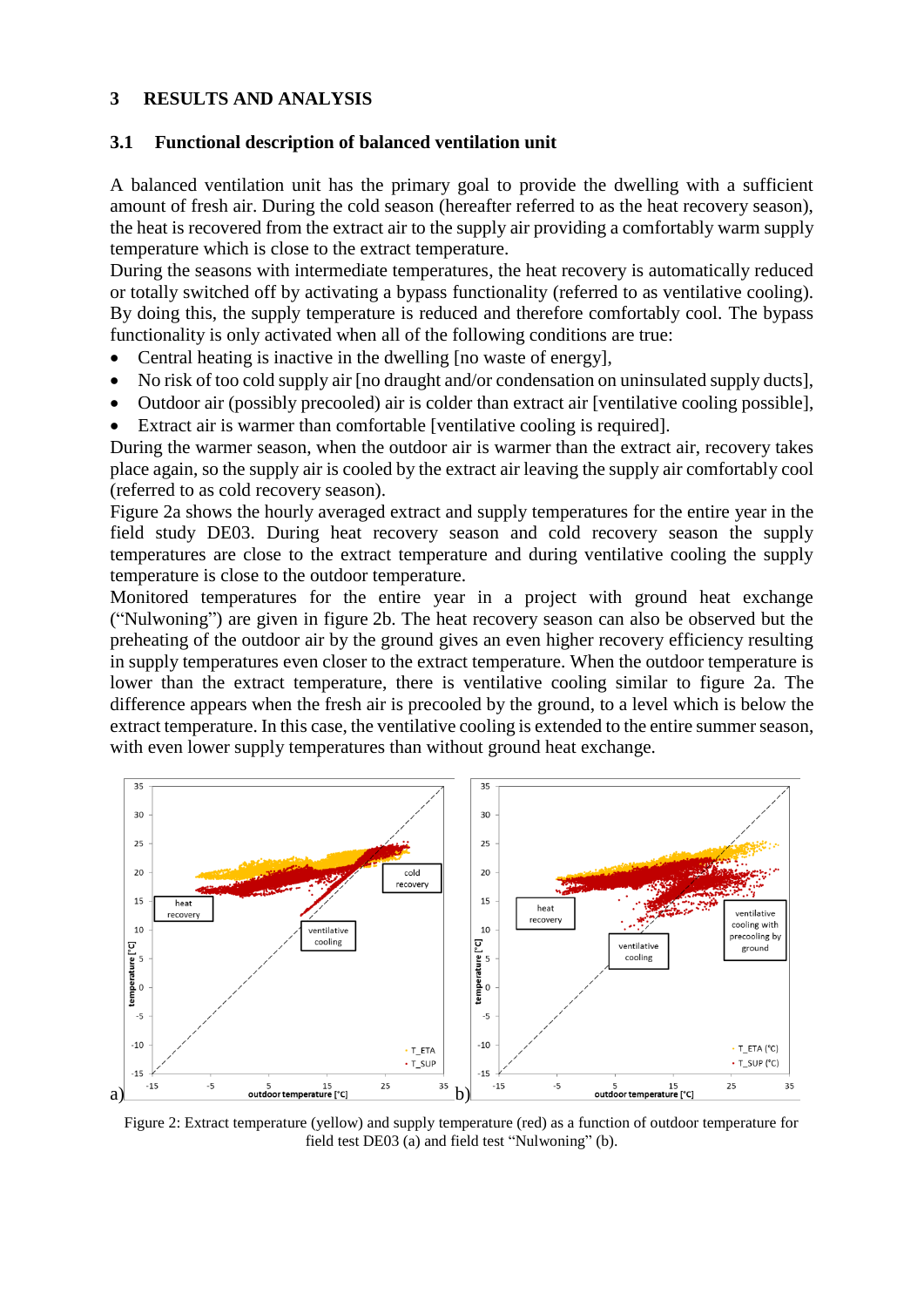## **3.2 Heat recovered, ventilative cooling and cold recovered**

During the heat recovery season, the supply temperature is increased and therefore the heating load for the dwelling is reduced with a considerable amount. The avoided heating load (heat recovered) is evaluated from the monitored recordings using the fresh air flow rate and the difference between supply temperature and outdoor temperature. The heat recovery in project DE03 during this season can be observed in figure 3 by the positive values during colder periods. The hourly values appear as two distinct lines corresponding with the frequently used fan positions by the occupant of the dwelling. The lower the outdoor temperature, and the higher the flow rate, the more heating load is saved.

During the periods with ventilative cooling, the amount of cooling delivered by the fresh air is evaluated using the fresh air flow rate and the difference between supply temperature and extract temperature (negative values to reflect the cooling effect). In figure 3 it can be observed that the ventilative cooling is around 700 W at a flow rate of 220-240  $m^3/h$  for an outdoor temperature around 10°C. When outdoor temperatures increase, the amount of ventilative cooling decreases until zero when outdoor and extract temperatures are equal (22°C).

During the cold recovery season, temperature outdoors is higher than extract temperature, so that ventilative cooling cannot be used anymore. However, the cold recovery ensures a reduction on the cooling load of the dwelling. The amount of cold recovered has been evaluated using the fresh air flow rate and the difference between supply temperature and outdoor temperature (negative values to reflect the cooling effect with respect to no recovery). For an example flow rate of 220-240  $\text{m}^3/\text{h}$  the cold recovered is up to 300 W at outdoor temperature of 29°C. Note that only the sensible part of the cold recovered has been assessed; the latent part has not been evaluated in this study.



Figure 3: Heat recovered (red dots above horizontal axis), ventilative cooling (blue dots) and cold recovered (red dots below horizontal axis) as a function of outdoor temperature for field test DE03.

For the project with ground heat exchange ("Nulwoning") in figure 4, the heat recovered is shown as four lines for the corresponding fan positions absent, low, middle and high. The ground heat exchange ensures good precooling effect on the incoming fresh air. In this case, for outdoor temperatures below  $15^{\circ}$ C, the outdoor air is cooler than the ground and ground heat exchange is not used. This is observed in figure 4 by the diagonal branch in the blue dots. For outdoor temperatures above 15°C, precooling by the ground is used and therefore ventilative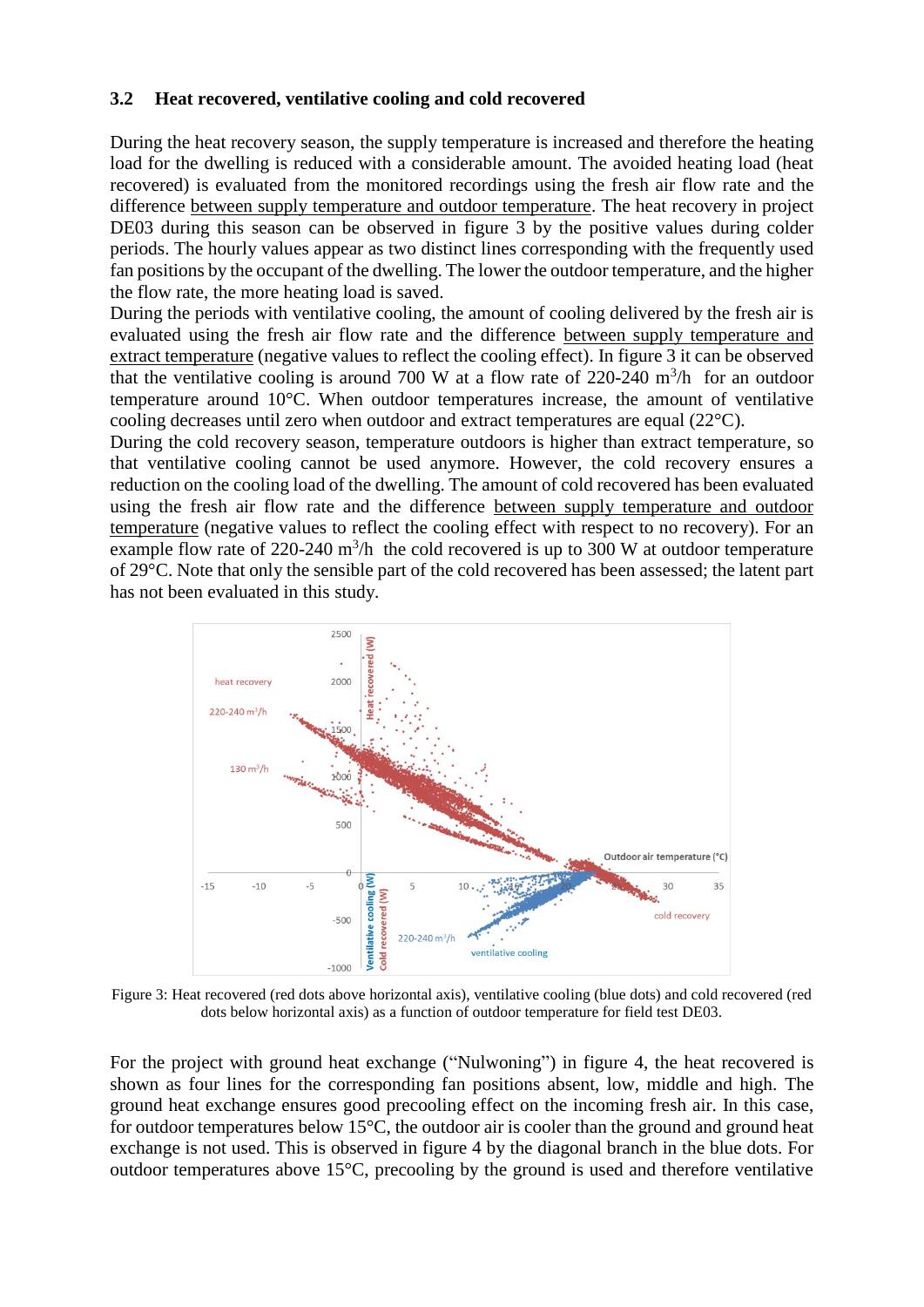cooling is used for the entire summer. Because both extract air and ground temperatures rise in the same pace with increasing outdoor air (see figure 2b), the ventilative cooling with ground heat exchange is fairly constant during the summer (here: around 700 W at 330 m<sup>3</sup>/h).



Figure 4: Heat recovered (red dots) and ventilative cooling (blue dots) as a function of outdoor temperature for field test "Nulwoning".

#### **3.3 Seasonal performance factors**

The energy gains from the balanced ventilation unit have been assessed in the last paragraph. The energy needed for these gains is given by the electrical consumption of the two fans in the ventilation unit. The electrical consumption for the project "Nulwoning" has been recorded directly, but for the other projects it has been calculated from the fan rotational speed, the air flow rate and an average fan efficiency. For the associated fans in the field tests, this method has been developed from extensive laboratory measurements.

The total pressure *p* at a certain rotational speed *n* is calculated from:

$$
p = p_{ref} * \left(\frac{n}{n_{ref}}\right)^2
$$

with reference pressure  $p_{ref} = 1040$  Pa at a reference rotational speed  $n_{ref} = 4100$  rpm. In the relevant operation range of the fans the efficiency *ηfan* is about 50% with which the electrical consumption  $P_{el}$  can be calculated using the air flow rate  $\Phi_{\nu}$ :

$$
P_{el} = (p * \phi_v) / \eta_{fan}
$$

The hourly values for the heat recovery, for the ventilative cooling and for the cold recovery are summed up into annual total values of heat recovered, ventilative cooling and cold recovered respectively. The electrical consumption by the fans have also been summed into different periods: heat recovery season, ventilative cooling period and cold recovery season.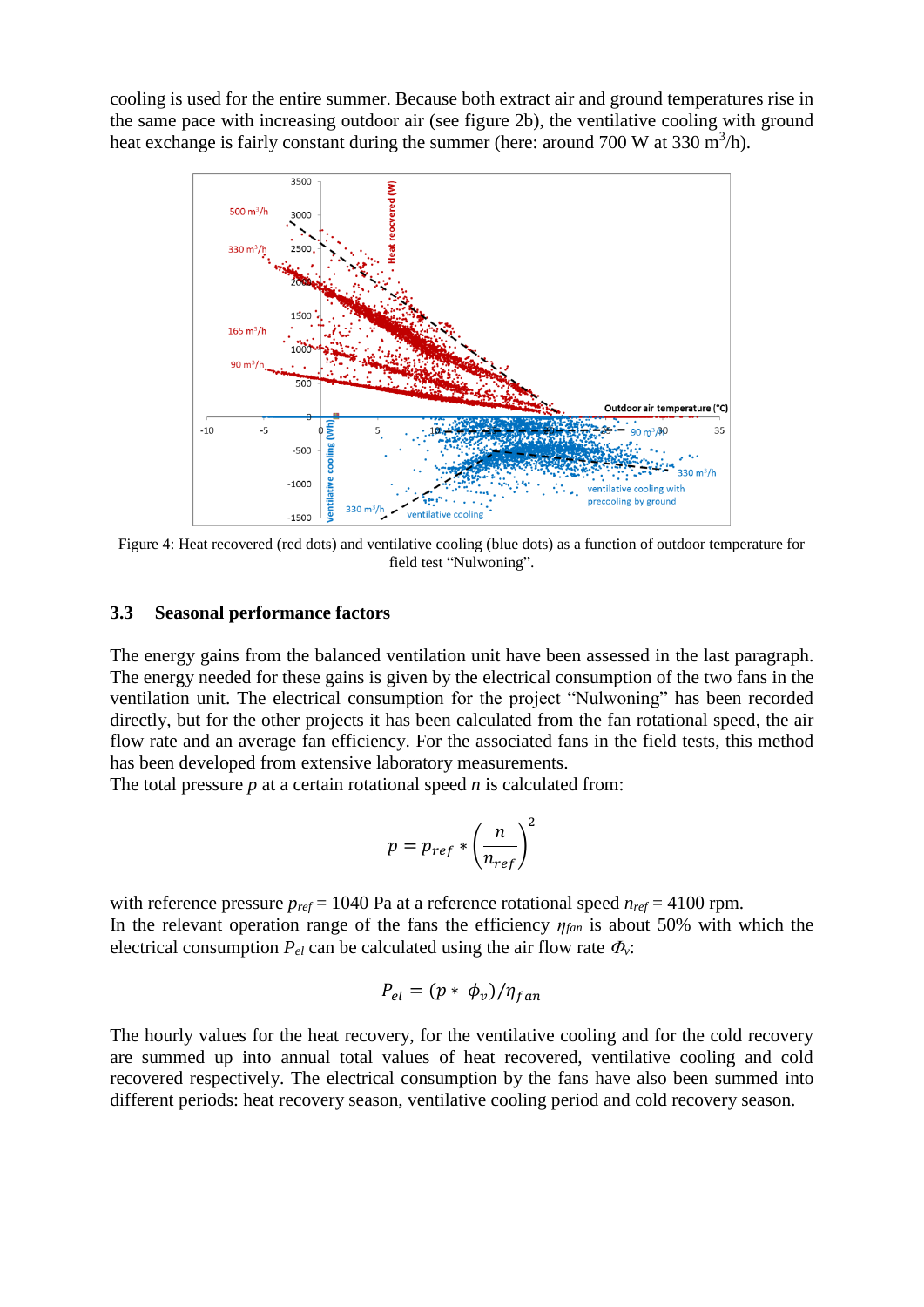The annual amount of heat recovered has been evaluated to be in the range from 1850 kWh to 4570 kWh (see table 1). Depending on the central heating system, this saves heating costs for the dwelling. Moreover, the maximum necessary heating power is reduced and therefore suitable for a combination with a heat pump, which can be smaller than without heat recovery. The Seasonal Performance Factor SPF in the heat recovery season (ratio between heat recovered and electrical input) ranges from 16 to 47. This value is largest with low air flow rate because electrical input varies quadratically and heat recovered varies linearly with air flow rate. The values indicate that heat recovery is a very efficient way of maintaining low heating cost during colder periods of the year.

The ventilative cooling that is brought by the mechanical ventilation system and the Seasonal Performance Factor in this season (ratio between ventilative cooling and electrical input) are also given in table 1. Field study NL01 and DE01 are excluded from further analysis because of technical failures *in this particular period*, and resultingly lower values for the ventilative cooling. The ventilative cooling is dependent on average air flow rate, but also the comfort temperature profile as set by the occupant, which influences the frequency of use of ventilative cooling. The ventilative cooling in field study "Nulwoning" is exceptionally high, because in this project ground heat exchange is used. Therefore ventilative cooling is used during the entire summer, because of the precooling effect of the ground. The SPF values for ventilative cooling range from 3.7 to 9.8 with the highest value for the lowest ventilation air flow rate.

|                 |          | Heat recovery |           |                   | Ventilative cooling |             |            |
|-----------------|----------|---------------|-----------|-------------------|---------------------|-------------|------------|
|                 | Av. flow | Fan           | Heat      | <b>SPF</b>        | Fan                 | Ventilative | <b>SPF</b> |
|                 | rate     | consumption   | recovered | HR                | consumption         | cooling     | cooling    |
|                 | [m3/h]   | [kWh el]      | [kWh th]  | $\lceil - \rceil$ | [kWh el]            | [kWh th]    | $[\cdot]$  |
| NL01 (HRV)      | 150      | 130           | 2824      | 22                | 45                  | 426         | 2.8        |
| DE02 (HRV)      | 160      | 150           | 3404      | 23                | 145                 | 657         | 4.5        |
| DE03 (HRV)      | 210      | 251           | 4117      | 16                | 133                 | 497         | 3.7        |
| WE01 (ERV)      | 95       | 39            | 1850      | 47                | 40                  | 393         | 9.8        |
| DE01 (ERV)      | 220      | 262           | 4449      | 17                | 484                 | 695         | 3.8        |
| Nulwoning (ERV) | 250      | 290           | 4570      | 16                | 300                 | 1480        | 4.9        |

Table 1: Annual values of heat recovery and ventilative cooling in six field studies.

When outdoor air is warmer than extract air, the cold from the extract air is recovered to the supply air. Besides the better comfort of the supply temperature, this provides a reduction of the cooling load. Field study NL01 and DE01 are excluded again for the reasons stated above. In table 2 it is shown that 27 kWh to 61 kWh are recovered, giving rise to SPF in the cold recovery season values (ratio between cold recovery and electrical input) from 2.0 to 4.5. In field study "Nulwoning", cold recovery does not take place because the precooled air is always lower than the extract air.

Table 2: Annual values of cold recovery in six field studies.

|                 | Cold recovery   |                |               |  |  |  |
|-----------------|-----------------|----------------|---------------|--|--|--|
|                 | Fan consumption | Cold recovered | <b>SPF CR</b> |  |  |  |
|                 | [kWh el]        | [kWh th]       |               |  |  |  |
| NL01 (HRV)      | 43              | 31             | 2.4           |  |  |  |
| DE02 (HRV)      | 24              | 61             | 2.5           |  |  |  |
| DE03 (HRV)      | 27              | 53             | 2.0           |  |  |  |
| WE01 (ERV)      | 6               | 27             | 4.5           |  |  |  |
| DE01 (ERV)      | 7               | 40             | 4.4           |  |  |  |
| Nulwoning (ERV) |                 | 0              |               |  |  |  |